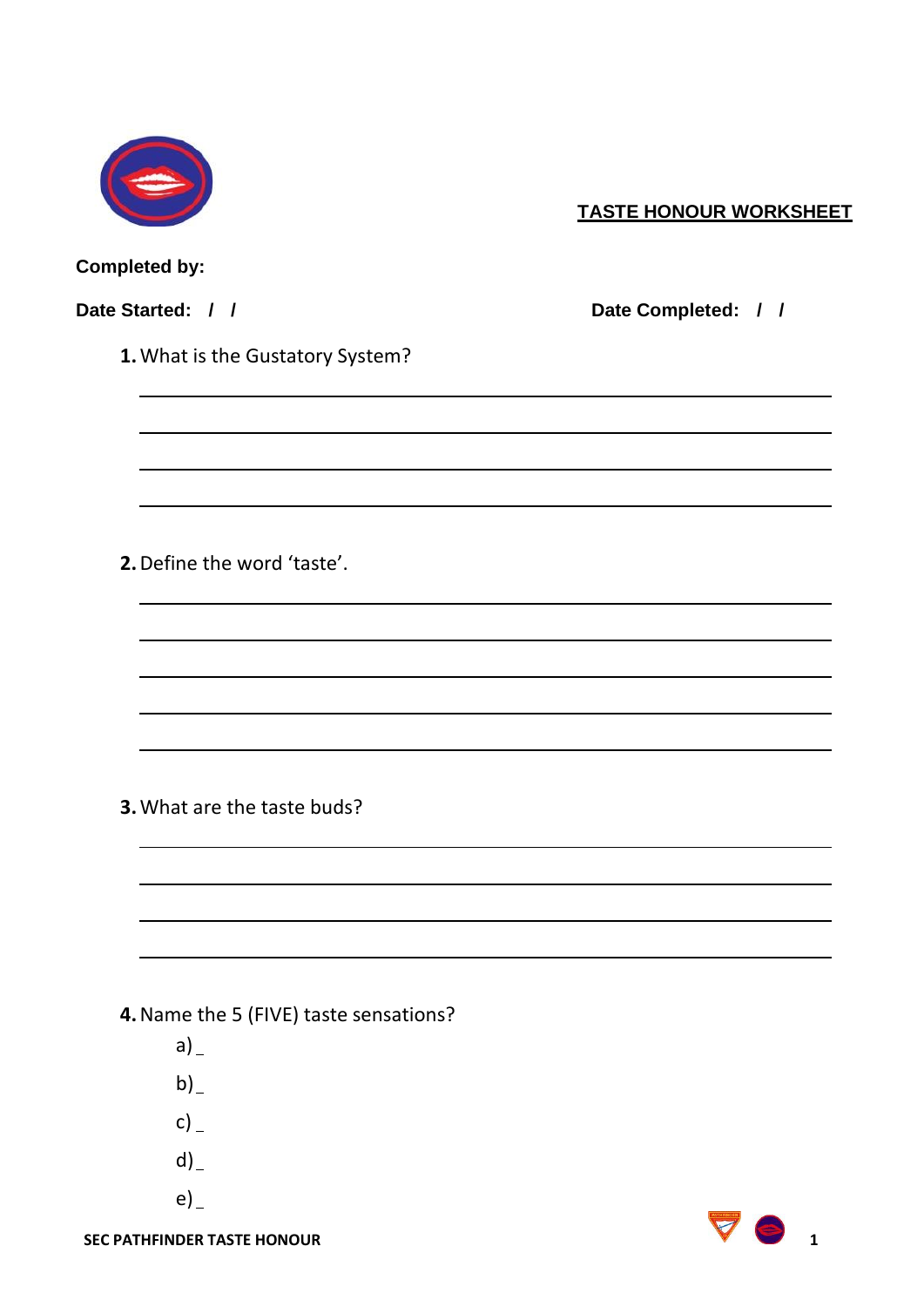**5.**On the diagram below identify the indicated parts of the Gustatory System.



**6.** Explain how taste is related to our other senses?

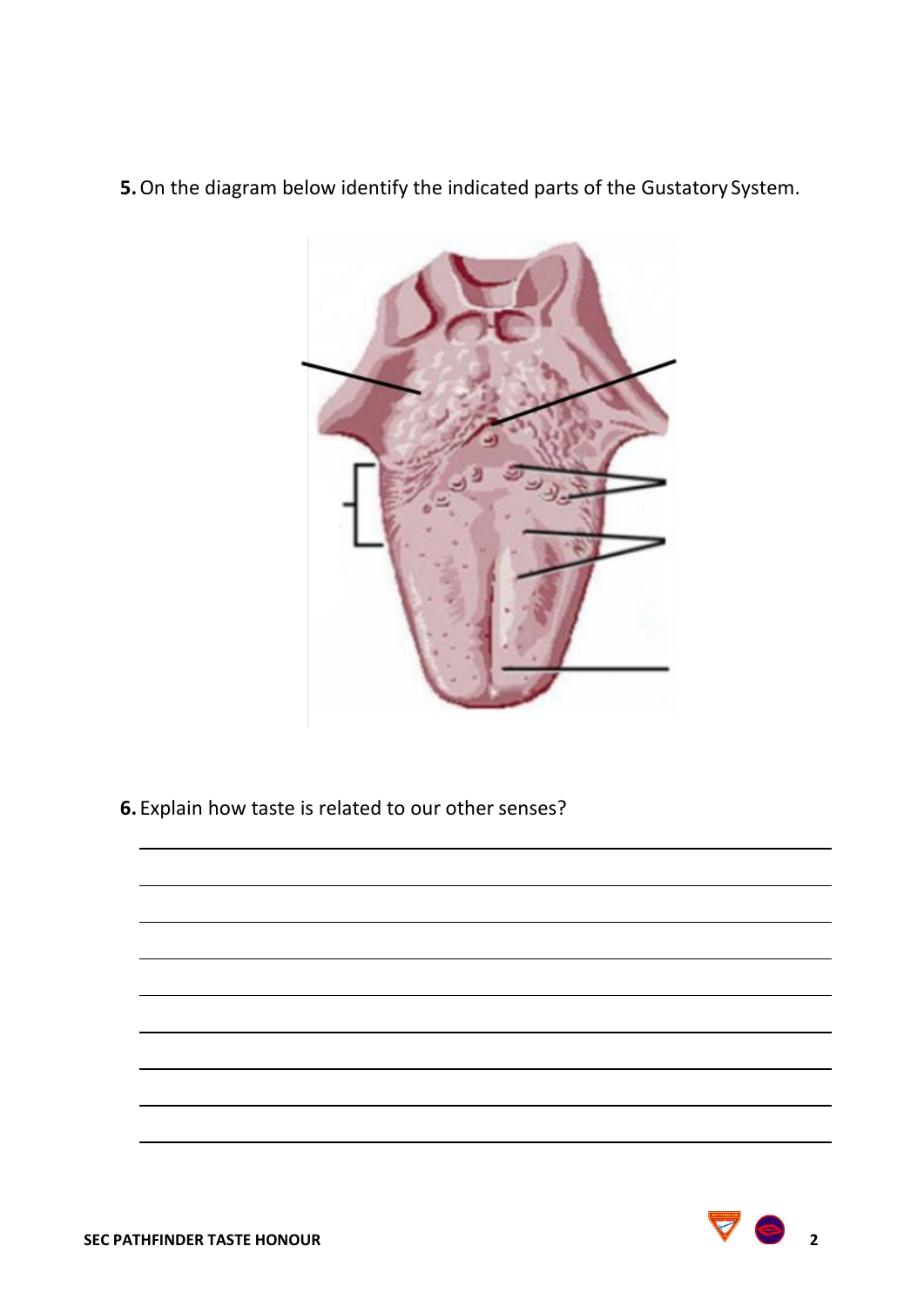**7.**Is our taste preference genetically decided or is it trained? Explain.

**8.**What are the treatment options for someone who has lost their sense of taste?

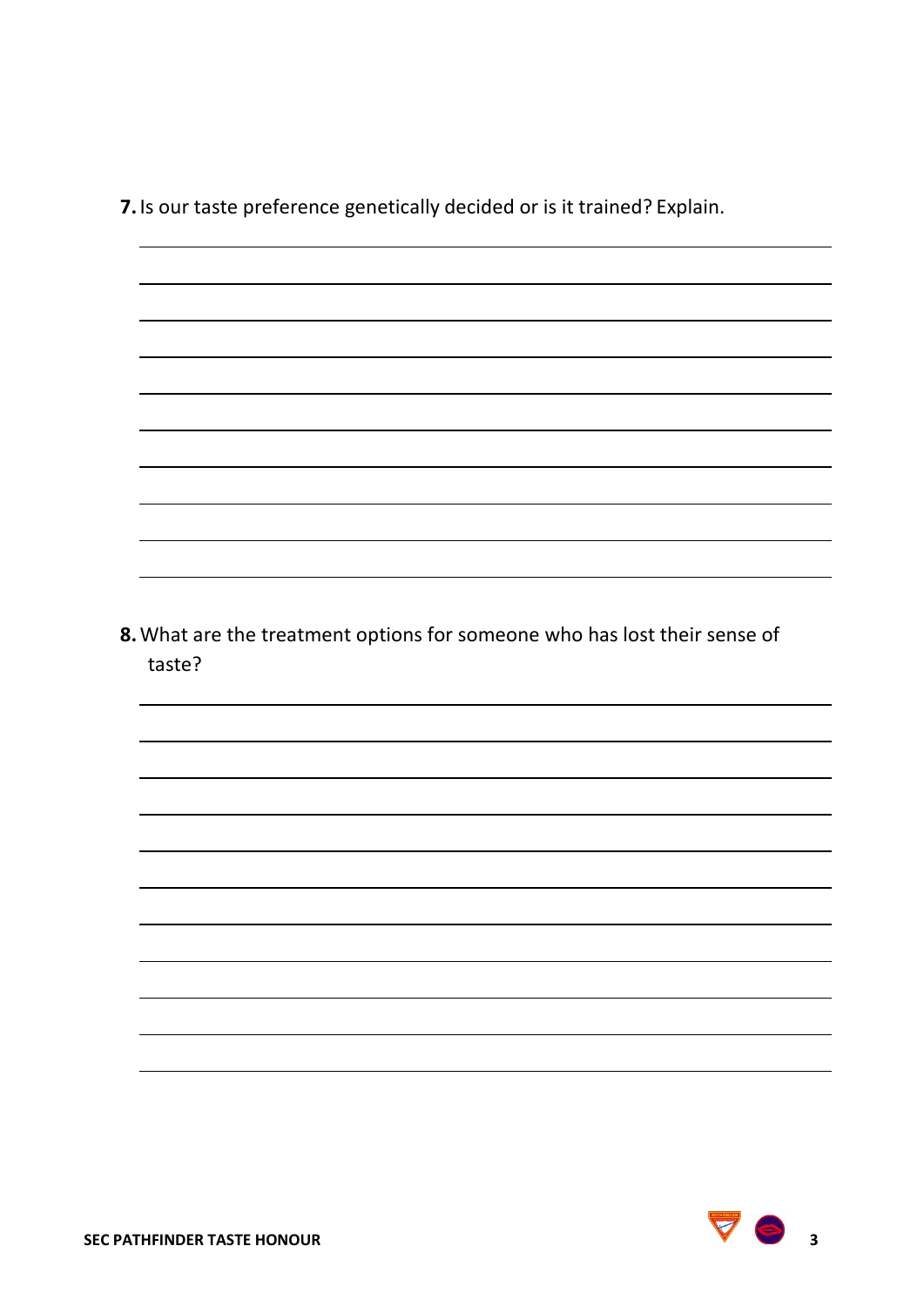a) b) <u> 1989 - Johann Stein, marwolaethau a bhann an t-Amhair an t-Amhair an t-Amhair an t-Amhair an t-Amhair an t-A</u> c)  $\overline{\phantom{a}}$ d) e)

**9.**Quote 5 (FIVE) Bible texts that refer to our sense of taste.

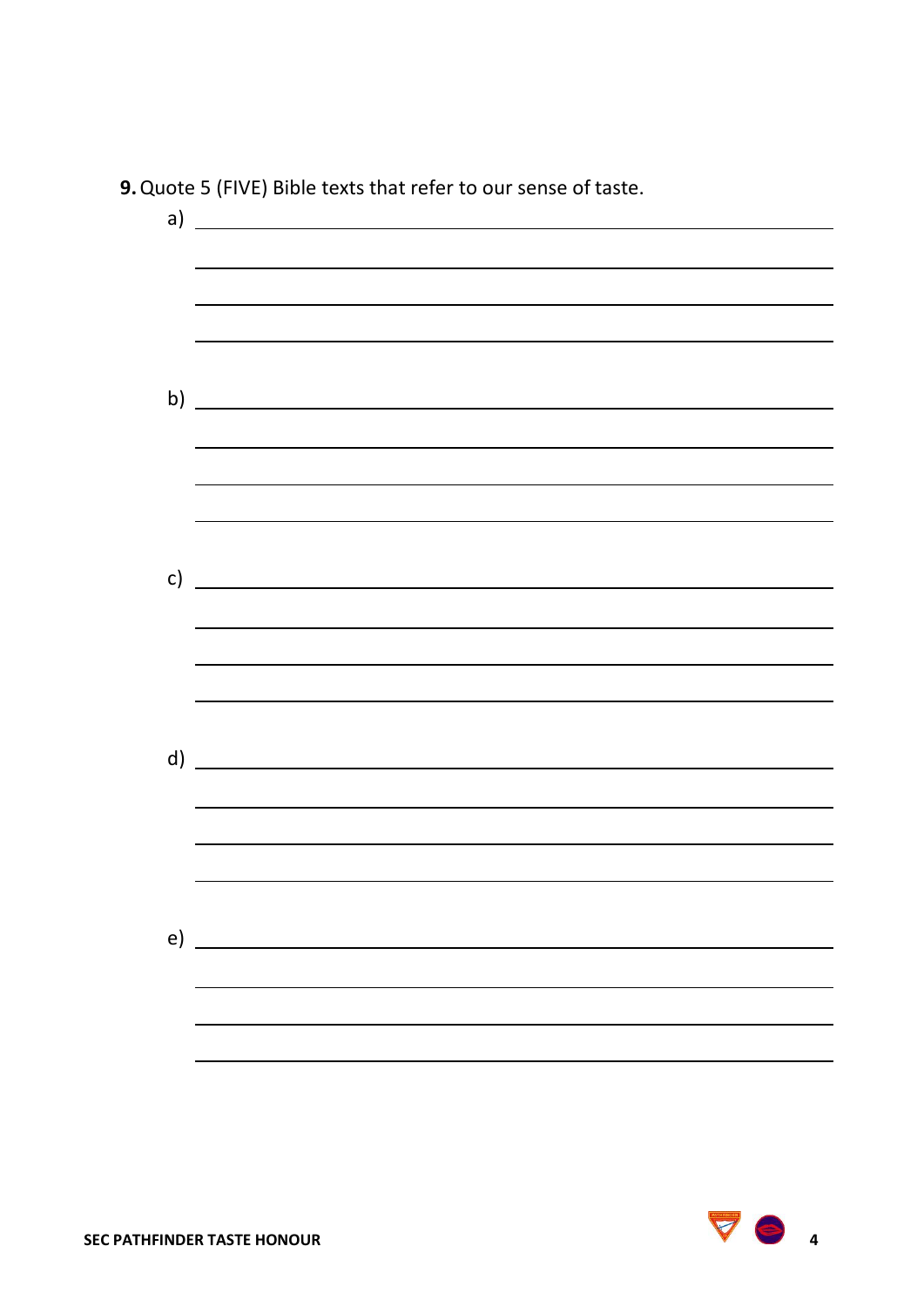## **10. Perform a Blind Taste Test with a minimum of 10 (TEN) foods.**

## **METHOD:**

The easiest way is to do this is with a parent, guardian or friend. Have them blindfold you before they prepare the items for tasting to make sure you have no idea what the items are. Of the foods you taste at least 2 should be from each taste sensation category. Taste each item individually. Make sure that your parent, guardian or friend takes notes based on the questions below for each food that you taste. For each item you have 3 guessing attempts. Once the test is complete, fill out your worksheet. If it takes you more than 3 attempts, tick 'unable to identify'.

|                                                                        | Taste Sensation: __________________ |
|------------------------------------------------------------------------|-------------------------------------|
| Guessed correctly on attempt: $\frac{1}{3}$ Unable to Identify: $\Box$ |                                     |
| Guessed correctly on attempt: /3                                       | Unable to Identify: $\square$       |
|                                                                        |                                     |
| Guessed correctly on attempt: $\angle$ /3 Unable to Identify: $\Box$   |                                     |
|                                                                        |                                     |
| Guessed correctly on attempt: /3                                       | Unable to Identify: $\Box$          |
|                                                                        |                                     |
| Guessed correctly on attempt: $\frac{1}{3}$ Unable to Identify: $\Box$ |                                     |
|                                                                        |                                     |
| Guessed correctly on attempt: /3                                       | Unable to Identify: $\square$       |
|                                                                        |                                     |